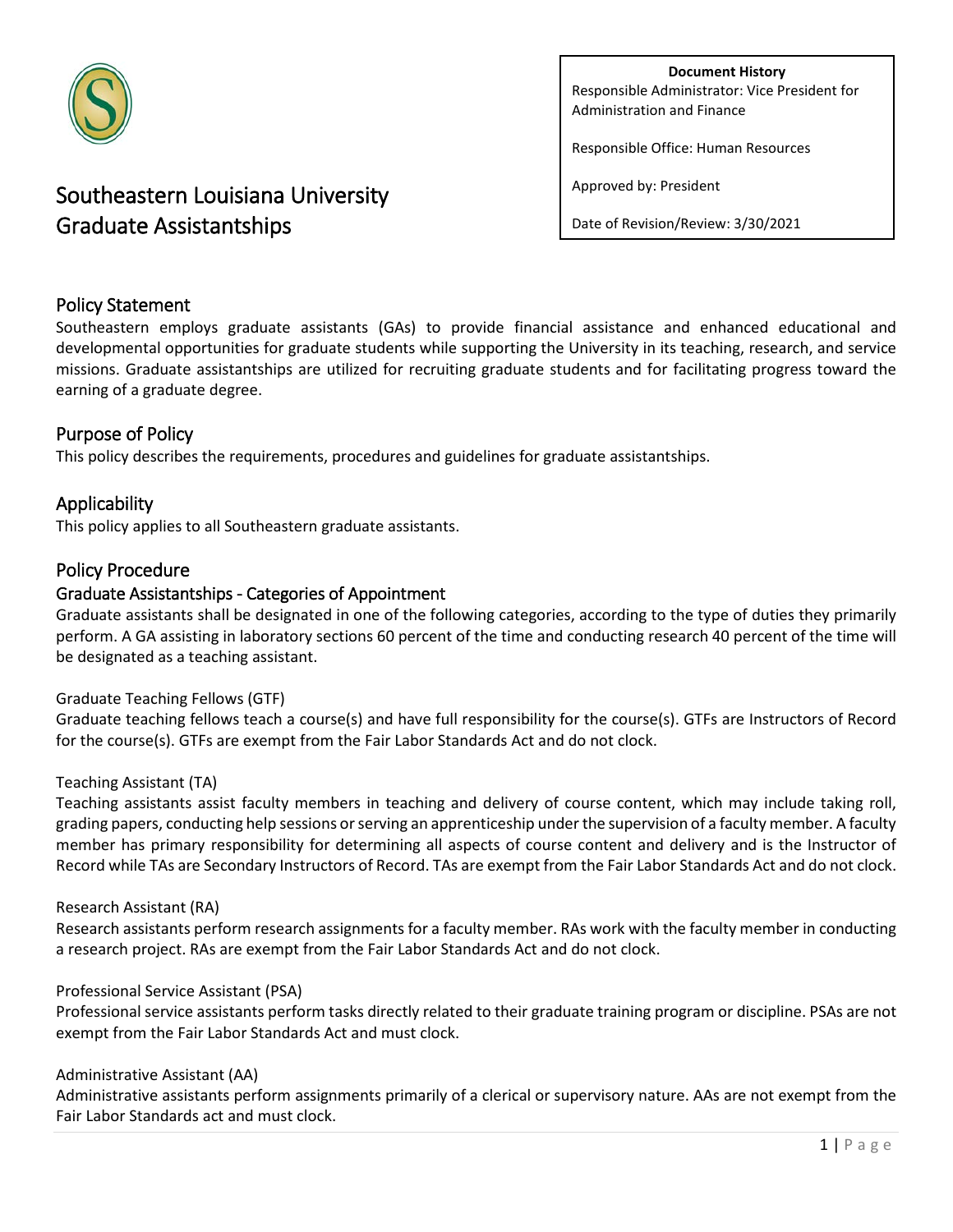# Terms of Appointment

All graduate assistants hold their appointments at the pleasure or will of the University.

- 1. The employment term of graduate assistants follows the University's academic calendar from the first week of freshman orientation through the week of final examinations for the fall, summer, and spring semesters.
- 2. Some budget units may require graduate assistants to work prior to or beyond the defined academic calendar. These will be clearly documented prior to the students' acceptance of the assistantships
- 3. All graduate assistants shall work an average of twenty (20) hours per week (Sunday through Saturday) for a total of 320 hours per semester in the Fall and Spring and 160 hour in the Summer. Days the University is closed for holidays are not used when determining total hours a Graduate Assistant will work in the semester. Therefore, these hours do not need to be made up. However, if a Graduate Assistant is sick, out for personal reasons or the university is closed (other than scheduled holiday) these hours will need to be made up. Graduate Assistants are not eligible for leave and will not be paid special leave for University closures.
- 4. Graduate assistants are employed on a semester-by-semester basis. The University does not employ graduate assistants for longer than one semester and budget units should make no commitments of employment lasting longer than one semester.
- 5. Graduate assistants whose appointments begin after the first week of freshman orientation will have their salary prorated.
- 6. Federal regulations prohibit non-resident aliens from working more than twenty (20) hours per week during semesters or more than forty (40) hours per week during breaks.
- 7. Graduate assistants may not hold any other employment in the University.
- 8. All new graduate assistants must attend the graduate assistant orientation session held at the beginning of the semester of their employment.
- 9. A graduate assistant who resigns or who will not be employed as a graduate assistant for the following semester must complete the Exit Check-Out Procedure Form (see budget unit head). Graduate assistants who work in the spring semester and who will be employed as graduate assistants in the fall but will not work during the summer are not required to complete an exit form. Failure to complete the Exit Check-Out Form may result in checks and/or transcripts held until the check-out form is completed.

## Graduate Teaching Fellows

- 1. Graduate teaching fellows must undergo regular in-service training and supervision.
- 2. Graduate teaching fellows:
	- a. May teach a maximum of six (6) semester hours per semester or its equivalent.
	- b. Must have satisfactorily completed at least eighteen (18) graduate hours in the teaching discipline, remain under the direct continuous supervision of a degree-qualified faculty member experienced in the teaching discipline, and be regularly supervised.
	- c. May only teach undergraduate courses in the discipline in which they hold the above qualifications.
	- d. Graduate teaching fellows for whom English is a second language must demonstrate proficiency in oral and written communication in English prior to their appointment.
	- e. Graduate teaching fellows must undergo planned and periodic evaluations.

## Academic Requirements

- 1. All graduate assistants must be admitted into a graduate degree program at Southeastern prior to beginning employment.
- 2. Graduate assistants in master degree status will be eligible for a maximum of 24 consecutive months of employment while pursuing their current degree. Those in doctoral degree status will be eligible for a maximum of 48 consecutive months of employment. Students in the counselor education master degree program are eligible for 36 consecutive months of employment. All timeframes are based on the start date of the initially awarded assistantship.
- 3. Extensions of graduate assistantships beyond the timeframes noted above may be granted by their academic dean when a detailed explanation and justification for the requested extension is provided.